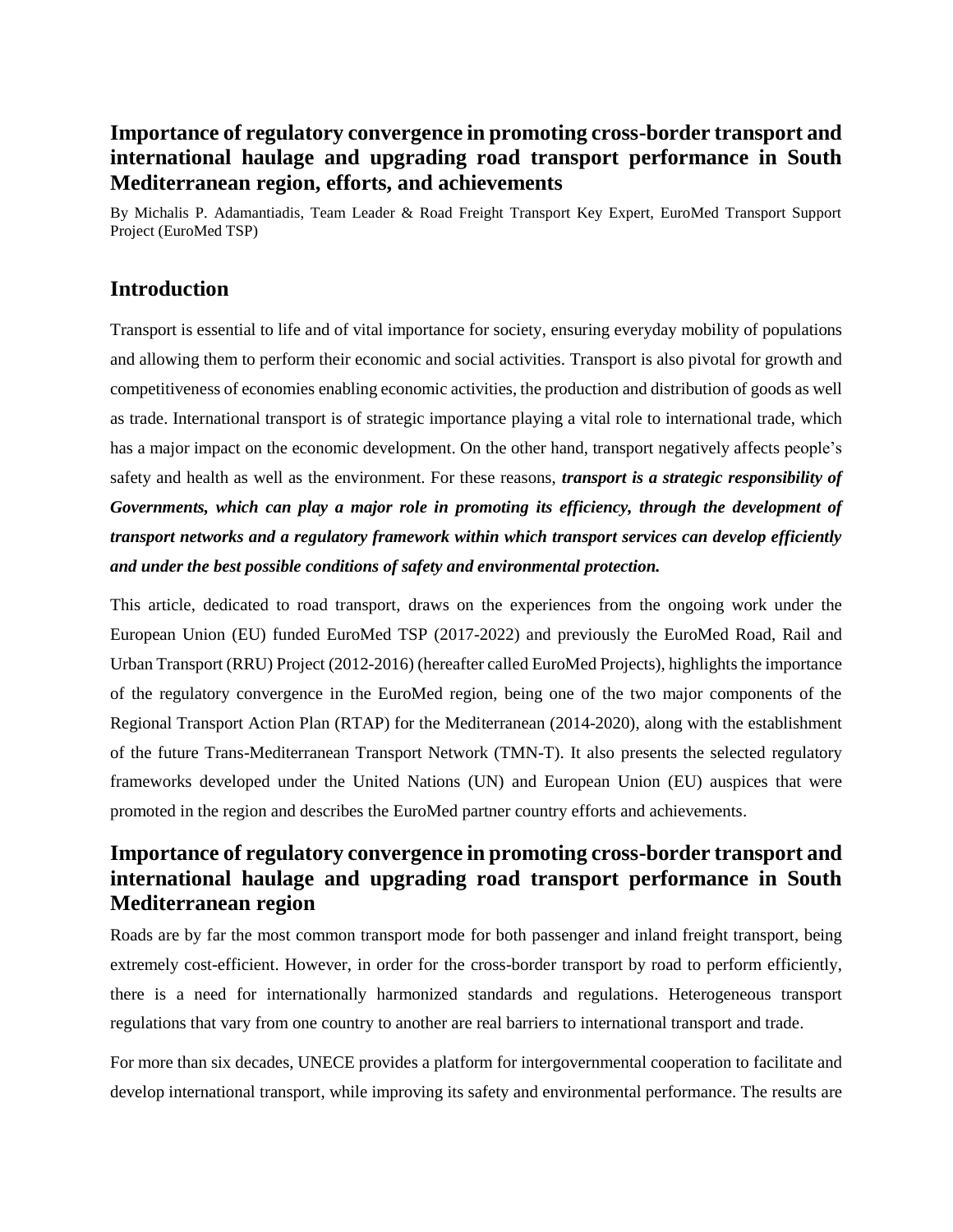reflected in 58 international legal instruments. These instruments, supplemented by EU legislation, represent the best European and international practices. By applying them, EuroMed partners may only benefit, since they are effective tools not only for the facilitation and development of international transport, but also for upgrading the performance of their national inland transport systems.

At its Action 8 (Efficient Land Transport Systems) and 9 (International Land Transport Haulage), the RTAP 2014-2020, *inter alia,* advocates for a regulatory convergence promoting cross-border transport and international haulage in the region and encourages EuroMed countries to accede and effectively implement the main UN road transport agreements and conventions. Moreover, RTAP Action 8 calls partner countries to pursue efforts for improving the efficiency of the road transport sector, and addressing the professionalism of drivers, of operators, the technical state of the vehicle fleet and road safety. RTAP Action 9 also makes particular reference to the AETR, ADR, ATP, TIR Convention, Harmonization Convention, the 1958 and 1997 Agreements and describes the benefits of Mediterranean partners by becoming contracting parties to them, while RTAP Action 10 (Road Safety) encourages countries addressing the technical inspections of certain types of vehicles and the minimum standards towards which the vehicles are to be tested.

# **Main UN and EU road transport relevant regulatory frameworks selected for promotion in the EuroMed region, expected benefits**

## **Main UN road transport agreements selected**

Nine (9) road transport legal instruments where selected by the concerned countries and the EuroMed Projects to focus their efforts, representing the basic regulatory framework facilitating cross-border road transport and international haulage, increasing road safety, and upgrading road transport performance using them as models for national regulations. Here follows a short instruction of them.

### **Road transport and road safety agreements**

*The Convention on Road Traffic, of 1968,* aims at facilitating international road traffic and trade as well as tourism and increasing road safety through the adoption of uniform road traffic rules on all factors influencing international road traffic and its safety, including the driver (uniform licences, training and testing, etc.) and the vehicle. Acceding to this Convention help countries harmonise their road traffic regulatory framework with that of other 84 countries worldwide, Contracting Parties to it.

*The Convention on Road Signs and Signals, of 1968,* establishes a set of commonly agreed road signs and signals classified in three categories (danger warning, regulatory and informative), and provides for each of them definitions and physical appearance (dimensions, shapes, and colours, etc). Acceding to this Convention help countries harmonise their respective legislation and facilitate international road traffic.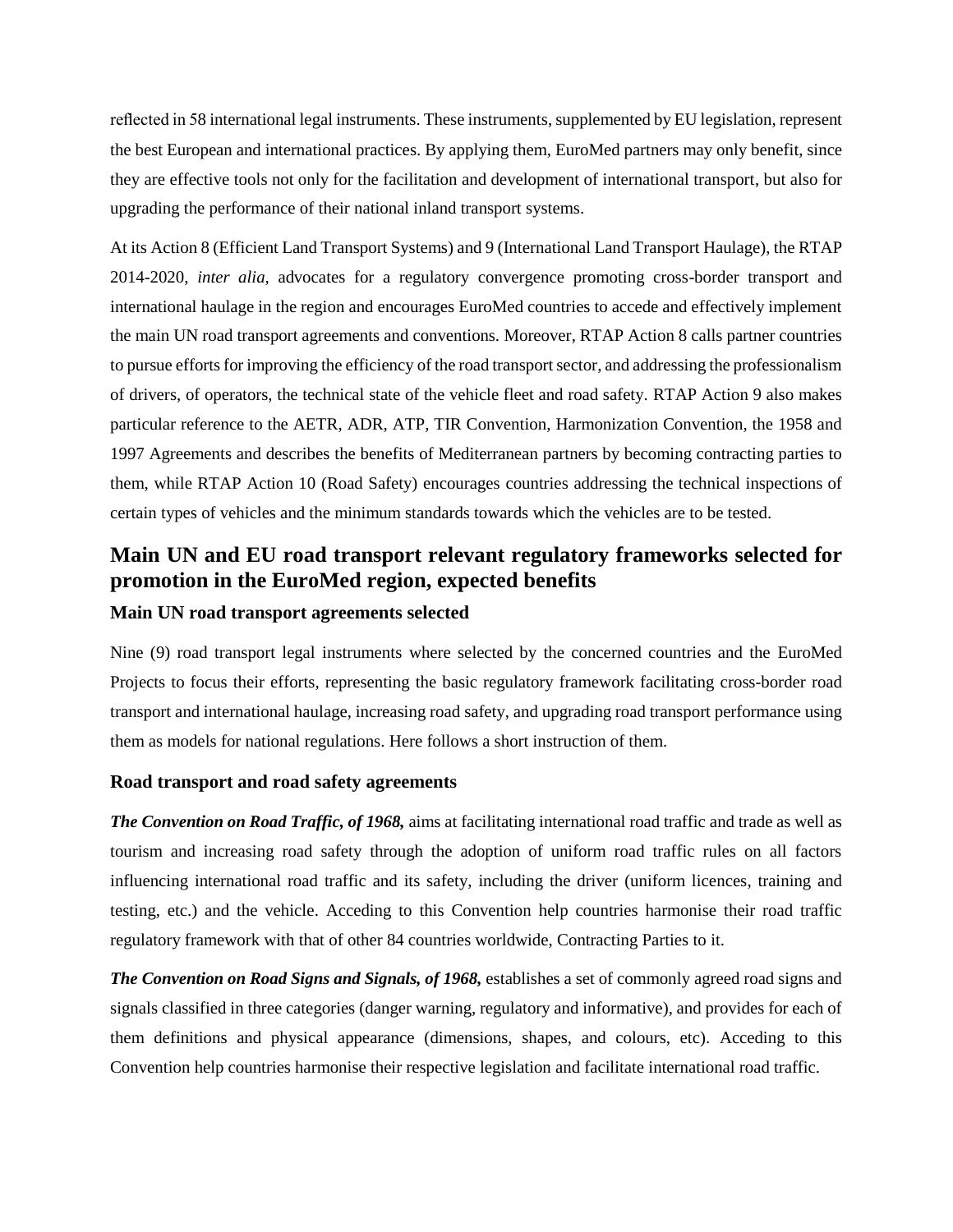*The European Agreement concerning the Work of Crews of Vehicles engaged in International Road Transport (AETR), of 1970,* aims at preventing drivers and crews of commercial vehicles of more than 3.5 tonnes, or transporting more than 9 people, engaged in international road transport, from driving excessive hours and defines the control devices (tachographs) that are used to control those periods. AETR Agreement creates a level playing field in the road haulage industry, helps prevent road accidents and introduces better conditions for professional drivers.

#### **Border crossing facilitation**

*The Customs Convention on the International Transport of Goods under Cover of TIR Carnets (TIR Convention), of 1975,* sets up the international Customs Transit procedure that permits the seamless international transport of goods by road through as many signing countries without undergoing customs procedures or the need to make a financial deposit at each border. The agreement provides a cross-border guarantee system to cover duties and taxes for each transport operation. *eTIR* launched as a project in 2003 to fully secure electronic data exchange among customs administrations, is being developed. The TIR Convention results to a considerable reduction of international transport costs and facilitates international transport of goods.

*The International Convention on the Harmonization of Frontier Controls of Goods (Harmonization Convention), of 1982,* is a framework Convention that facilitates international border crossing for transported goods through harmonization and reduction of administrative formalities, and of the number and duration of border controls. Thanks to this one-stop-shop principle for border controls, international freight operators save time and money.

### **Transport of dangerous goods and perishable foodstuffs**

*The Agreement concerning the International Carriage of Dangerous Goods by Road (ADR), of 1957*, aims at ensuring the highest possible level of safety for dangerous goods transport at an acceptable cost. It defines which dangerous substances are eligible for international transport and which are not and establishes the conditions under which they can be carried and provides requirements for transport operations, driver training as well as vehicle construction and approval.

*The Agreement on the International Carriage of Perishable Foodstuffs and on the Special Equipment to be Used for such Carriage (ATP), of 1970,* establishes uniform prescriptions for the preservation of the quality of perishable foodstuffs for international transport and defines uniform norms and standards for the special transport equipment required. It also sets up uniform distinguishing marks to be affixed to the specially equipped vehicles. The conformity of the equipment is displayed through an international certificate and an ATP plate affixed to the vehicle facilitating transport by avoiding repetitive controls.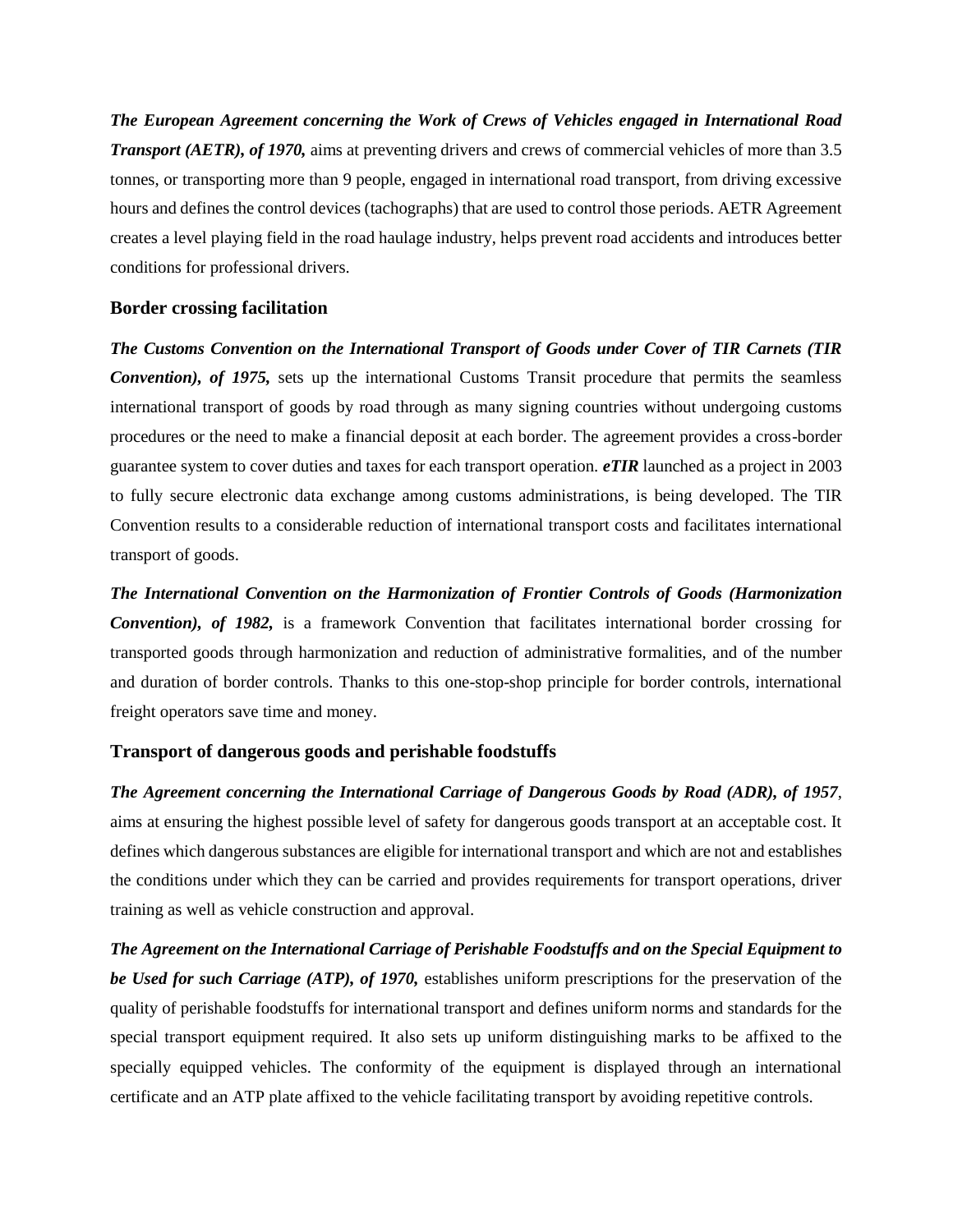#### **Vehicle regulations**

*The Agreement concerning the Adoption of Uniform Technical Prescriptions for Wheeled Vehicles, Equipment and Parts which can be fitted and/or be used on Wheeled Vehicles and the Conditions for Reciprocal Recognition of Approvals granted on the basis of these Prescriptions, of 1958, (1958 Agreement),* provides the legal framework for the development of the safety and emission regulations for all types of motor vehicles manufactured in Europe and in many other parts of the world. The legal document comprises 131 UN Regulations and has contributed considerably to technical progress, increased vehicle safety, and drastically reduced vehicle emissions.

*The Agreement concerning the Adoption of Uniform Conditions for Periodical Technical Inspections of Wheeled Vehicles and the Reciprocal Recognition of such Inspections*, *of 1997, (1997 Agreement),*  provides the legal framework for the technical inspections of vehicles and is especially useful for setting up national periodical technical inspection systems and minimum standards towards which the vehicles are to be tested. Accession to and implementation of this agreement help countries ensure that safer and less polluting vehicles are circulating on their roads, while the reciprocal recognition of the tests introduced by it facilitate the cross border circulation of vehicles.

### **Selected EU regulatory frameworks**

In addition to the above, that also make part of the EU road transport regulations, the following four (4) EU legal frameworks addressing the professionalism of drivers and operators as well as the technical inspections of vehicles, were selected for promotion amongst EuroMed partners.

*Regulation (EC) No 1071/2009 of the European Parliament and the Council of 21 Oct. 2009* establishing common rules concerning the conditions to be complied with to pursue the occupation of road transport operator and laying down minimum conditions governing admission to the occupation of road transport operator. The Regulation obliges undertakings to have (a) an effective and stable establishment; (b) be of good repute; (c) have appropriate financial standing; and (d) have the requisite professional competence. Such provisions have as a result the improvement of the profession of road transport operators.

### **Training of professional drivers**

*Directive 2003/59/EC of the European Parliament and of the Council of 15 July 2003* on the initial qualification and periodic training of drivers of certain road vehicles for the carriage of goods or passengers, ensuring that the driver is of a standard to have access to and carry out the activity of driving. The Regulation obliges drivers, in addition to a driving permit, to hold an initial qualification and to undergo periodic training (every 5 years) intended to improve road safety and the safety of the driver. In order to establish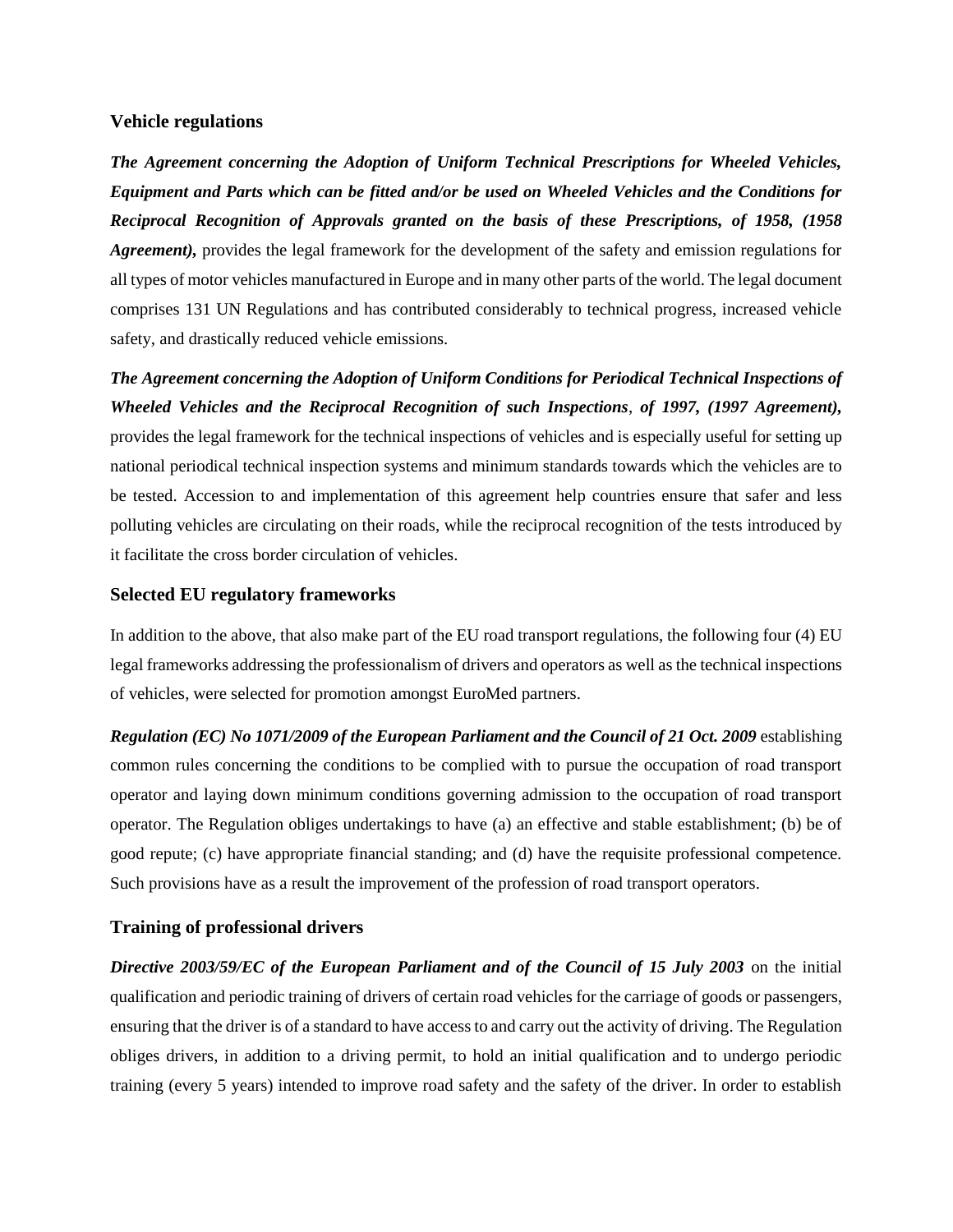that the driver complies with the obligations, the driver must possess a certificate of professional competence, referred as 'CPC'. Such provisions have as a result the improvement of the professionalism of professional drivers.

#### **Technical condition of vehicles and inspection**

*Directives 2014/45/EU of 3 April 2014 and 2014/47/EU of 3 April 2014 of the European Parliament and of the Council* on periodic roadworthiness tests and on technical roadside inspection of commercial vehicles, respectively, ensuring that vehicles are kept in a safe and environmentally acceptable condition during their use, following the technical standards and requirements applicable in the Union in accordance with the set UN Agreements and Regulations and the EU legislation.

# **EuroMed partner country efforts and achievements with EuroMed TSP and RRU support**

Harmonization of national legislation in the region along the said regal frameworks, is rigorously promoted through regional and national workshops, seminars and technical assistance missions organized by EuroMed Projects in all partner countries. Study tours were held under EuroMed Projects, in Geneva, Switzerland and Haute Savoie, France and in Padua-Vicenza-Venice area, Italy. Roadmaps on accession and implementation of AETR, ATP and 1958 and 1997 Agreements were elaborated and published in cooperation with UNECE. High-level participation of EuroMed officials in the work of selected UNECE intergovernmental bodies in Geneva, were encouraged and facilitated. National strategies were elaborated and or reviewed with EuroMed Projects support, aimed at promoting accession to and effective implementation of UN Agreements along with studies, analytical work, economic impact assessments, and pilot actions.

These efforts raised awareness amongst EuroMed partners on the vital importance of the UN Agreements and respective EU legislation and helped them familiarize with the relevant work of UNECE and EU. National legislations have been modified in almost all EuroMed partners, inspired by those UN Agreements and EU best practices, while accession and implementation to these agreements is ongoing. The accession of Palestine to the TIR Convention, in 2017 and to the Road Traffic Convention, in 2019 as well as that of Tunisia to the 1997 Agreement, in 2020, are among the concrete achievements, while Egypt's accession to the TIR Convention is forthcoming. Moreover, EuroMed partner efforts led to the opening of AETR to Algeria, Jordan, Lebanon, Morocco, and Tunisia, while soon AETR will be opened also to Egypt.

Concerted efforts are also pursued in the region for enhancing professionalism of drivers and operators as well as technical state of vehicle fleet. Mandatory training for professional drivers of certain road vehicles categories inspired by Directive 2003/59/EC is pursued already by some EuroMed partners and their drivers safety performance is being improved by respecting driving and rest times rules following the AETR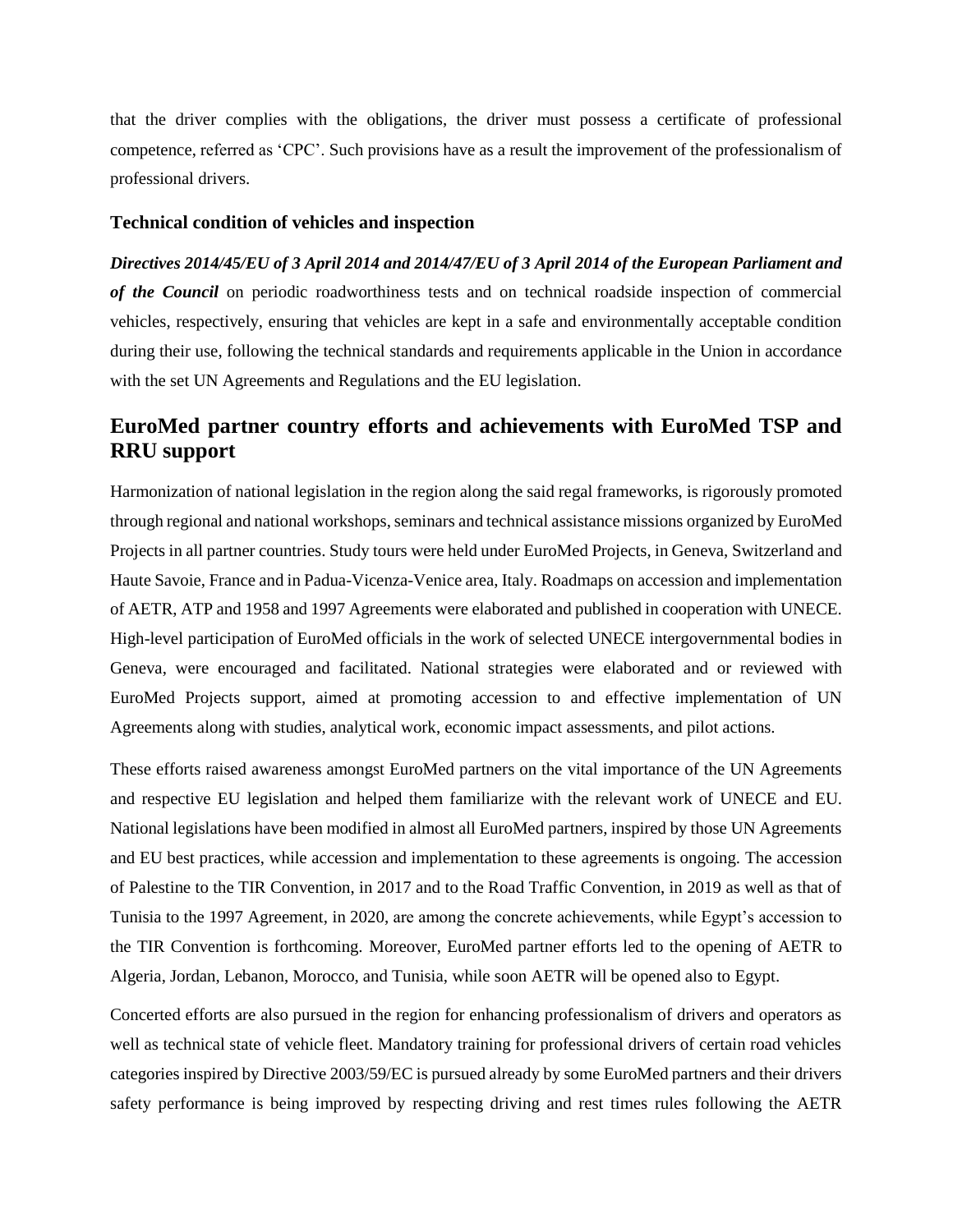Agreement. Rules for the access to the profession of transport operator inspired by Regulation 1071/2009/EC are applied in several EuroMed countries and same is valid the transport of dangerous goods. The technical state of the vehicle circulating in the region has been drastically improved through the application of some of the Regulations annexed to the UN 1958 and 1997 Agreements and EU best practice, including elements of Directives 2014/45/EU and 2014/47/EU.

EuroMed Projects have been instrumental in assisting partner countries, harmonize their transport regulations and enhance the performance of transport operations in the region in support of the implementation of the regulatory aspects of the RTAP  $2014 - 2020$ . However, in spite the efforts, as seen in the following table, accession to the selected UN road transport legal instruments is still not well advanced. Lack of Human recourses at the concerned Ministries and lack or limited cross-border road freight transport operations reducing the urgency of the need for harmonisation, are among the problems facing EuroMed countries with regard to their accession to these legal instruments. The Covid-19 pandemic has also negatively affected this process.

| N <sub>2</sub> | <b>UNECE International Conventions and Agreements</b><br>(EuroMed Project beneficiary countries)                                                                                                                                                                                                  | Algeria | Egypt | Israel | Jordan | Lebanon | Lybia | Morocco | ω<br>Palestin | Syria | Tunisia |
|----------------|---------------------------------------------------------------------------------------------------------------------------------------------------------------------------------------------------------------------------------------------------------------------------------------------------|---------|-------|--------|--------|---------|-------|---------|---------------|-------|---------|
| $\mathbf{1}$   | <b>Convention on Road Traffic, of 1968</b>                                                                                                                                                                                                                                                        |         |       | ✓      |        |         |       | ✓       | ✓             |       |         |
| $\overline{2}$ | Convention on Road Signs and Signals, of 1968                                                                                                                                                                                                                                                     |         |       |        |        |         |       | ✓       |               |       |         |
| 3              | <b>European Agreement concerning the Work of Crews of Vehicles</b><br>engaged in International Road Traffic (AETR), of 1970                                                                                                                                                                       |         |       |        |        |         |       |         |               |       |         |
| 4              | The Customs Convention on the International Transport of Goods<br>under Cover of TIR Carnets, of 1975 (TIR Convention)                                                                                                                                                                            | ✓       |       |        |        |         |       | ✓       |               |       |         |
| 5              | International Convention on the Harmonization of Frontier<br>Controls of Goods, Geneva, of 1982 (Harmonization Convention)                                                                                                                                                                        |         |       |        |        |         |       | ✓       |               |       |         |
| 6              | <b>European Agreement concerning the International Carriage of</b><br>Dangerous Goods by Road (ADR), of 1957                                                                                                                                                                                      |         |       |        |        |         |       | ✓       |               |       |         |
| $\overline{7}$ | Agreement on the International Carriage of Perishable Foodstuffs<br>and on the Special Equipment to be Used for such Carriage (ATP),<br>of 1970                                                                                                                                                   |         |       |        |        |         |       |         |               |       |         |
| R              | Agreement concerning the adoption of uniform technical<br>prescriptions for wheeled vehicles, equipment and parts which<br>can be fitted and/or be used on wheeled vehicles and the<br>conditions for reciprocal recognition of approvals granted on the<br>basis of these prescriptions, of 1958 |         |       |        |        |         |       |         |               |       |         |
| 9              | Agreement concerning the adoption of uniform conditions for<br>periodical technical inspections of wheeled vehicles and the<br>reciprocal recognition of such inspections, of 1997                                                                                                                |         |       |        |        |         |       |         |               |       |         |

EuroMed Partners' Accession to the selected UN road transport legal instruments, October 2020

Source: EuroMed Transport Support Project

## **Conclusions, recommendations**

The high importance of the regulatory convergence in promoting cross-border transport and international haulage and upgrading road transport performance in South Mediterranean region, has become apparent to EuroMed partner countries. However, while the focus of the efforts was towards road haulage, which holds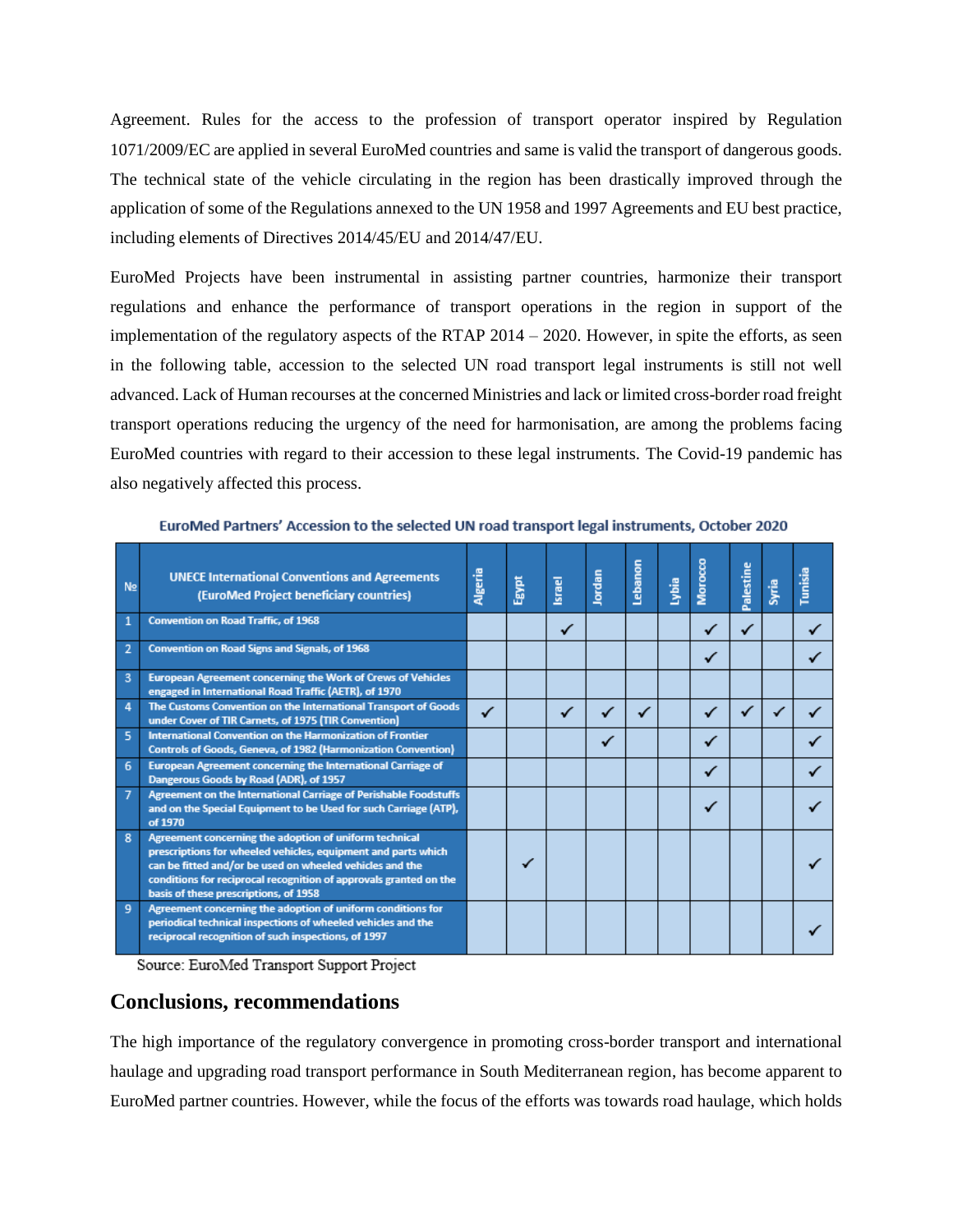the largest share of the overall freight land transport movements, the cross-border road freight transport in the South Mediterranean region remains rather limited, due to subregional conflicts and security concerns.

While EuroMed partners have made substantive progress in the past years, a lot of efforts are still required. Regulatory reform and convergence of transport legislation, development of harmonized transport rules and standards, higher professionalism for drivers and operators and improved technical state of the vehicle fleets, should remain the highest priority in the region, since they are considered prerequisites for the development of efficient land transport systems for the promotion of cross-border transport and international haulage. Accompanied with National Strategies, including on Road Safety, Intelligent Transport Systems (ITS) and Digitalization of Transport, will lead to enhanced operations and management of transport systems, reduced congestion and GHG emissions and improved network efficiency.

Moreover, existing national inland transport strategies should be reviewed and whenever not in place elaborated. Such strategies should define national regulatory approaches for improving the road transport system, facilitating cross-border transport and international haulage, and improving road safety, for which accession and full implementation of the said UN legal instruments is essential. Strategies should also address climate change with all its adverse effects, being the biggest social and environmental challenges before the global economy, taking note that transport is responsible for 27% of total EU-28 Greenhouse Gas emissions, 72% of which come from road transport (EEA, 2017).

## **Reference List:**

- 1) Directive 2003/59/EC of the European Parliament and of the Council of (July 2003). On the initial qualification and periodic training of drivers of certain road vehicles for the carriage of goods or passengers. Brussels. <https://eur-lex.europa.eu/legal-content/EN/ALL/?uri=CELEX%3A32003L0059>
- 2) Directive 2014/45/EU of the European Parliament and of the Council of (April 2014) on periodic roadworthiness tests for motor vehicles and their trailers. Brussels. [https://eur-lex.europa.eu/legal](https://eur-lex.europa.eu/legal-content/EN/TXT/?uri=celex%3A32014L0045)[content/EN/TXT/?uri=celex%3A32014L0045](https://eur-lex.europa.eu/legal-content/EN/TXT/?uri=celex%3A32014L0045)
- 3) Directive 2014/47/EU of the European Parliament and of the Council of (April 2014) on the technical roadside inspection of roadworthiness of commercial vehicles circulating in the Union. Brussels. <https://eur-lex.europa.eu/eli/dir/2014/47/oj>
- 4) EU, UfM, Jordan (March 2015). Regional Transport Action Plan for the Mediterranean Region (RTAP) (2014-2020). Brussels.

[https://ec.europa.eu/transport/sites/transport/files/themes/international/european\\_neighbourhood\\_polic](https://ec.europa.eu/transport/sites/transport/files/themes/international/european_neighbourhood_policy/mediterranean_partnership/docs/rtap2014_2020_en.pdf) [y/mediterranean\\_partnership/docs/rtap2014\\_2020\\_en.pdf](https://ec.europa.eu/transport/sites/transport/files/themes/international/european_neighbourhood_policy/mediterranean_partnership/docs/rtap2014_2020_en.pdf)